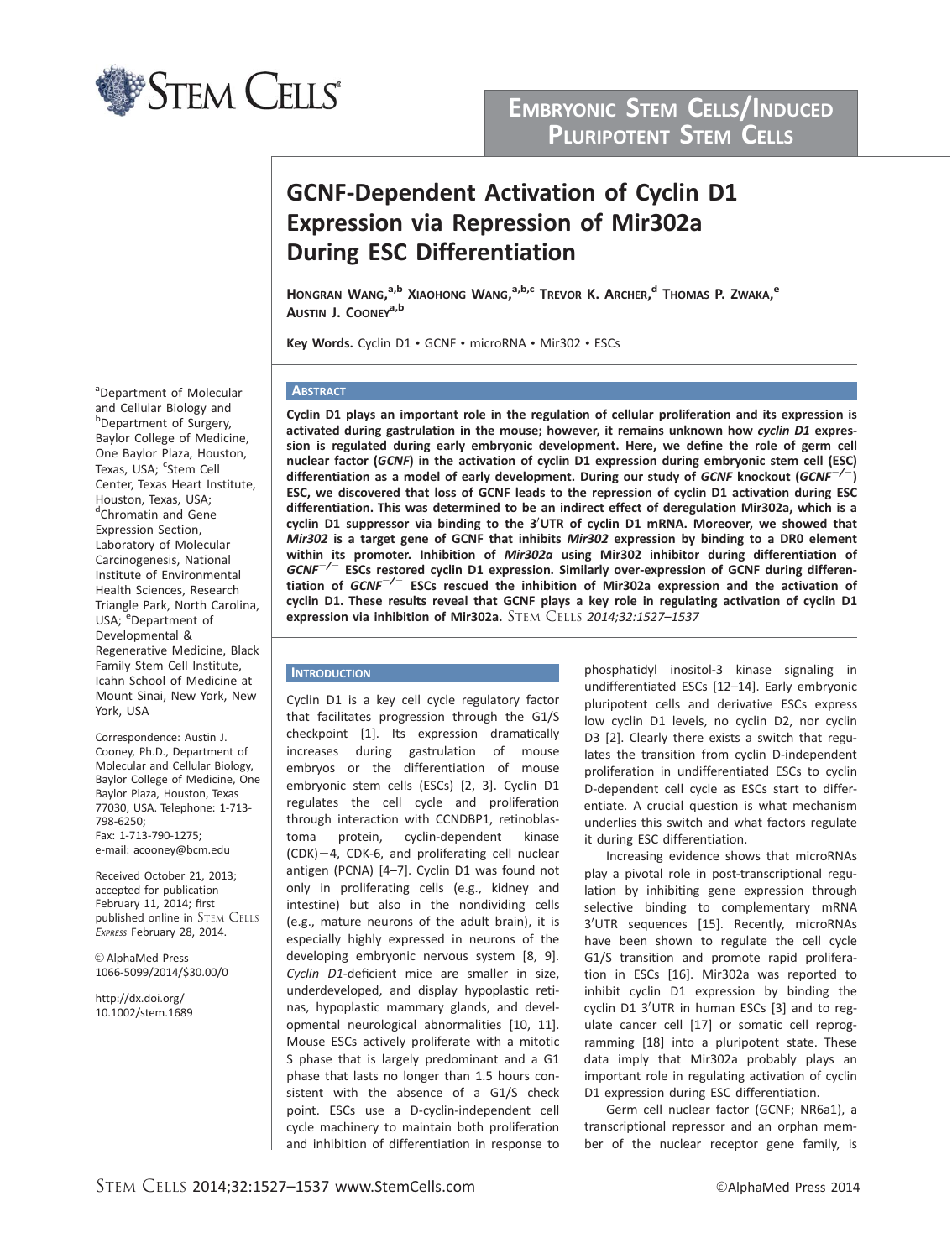required for the repression and silencing of pluripotency genes such as Oct4 and Nanog in vitro and in vivo [19, 20]. Loss of GCNF function in  $GCNF^{-/-}$  mice results in embryonic lethality by E10.5 [21]. Importantly, there is loss of normal repression of the Oct4 gene in somatic cells after gastrulation, where it is generally silenced. Likewise,  $GCNF^{-/-}$  ESCs maintain Oct4 expression during differentiation upon retinoic acid (RA) treatment, which impedes full differentiation of these cells [22].

Here, we report that GCNF is required to activate cyclin D1 expression during ESCs differentiation and mouse embryonic development. However, GCNF is a transcriptional repressor [20, 23, 24] and its regulation of cyclin D1 expression was shown to be indirect. GCNF suppresses Mir302a expression during mESC differentiation in turn permitting induction of cyclin D1 expression. The repression of Mir302a expression by GCNF is direct through binding to an element in its promoter. In  $GCNF^{-/-}$  ESCs Mir302a levels are elevated leading to direct suppression of cyclin D1 expression during differentiation. Here, we demonstrate that GCNF's repression of Mir302a expression is the key event that facilitates activation of cyclin D1 expression during ESC differentiation.

## MATERIALS AND METHODS

## ESC Lines and Differentiation and Embryos

Wild-type and  $GCNF^{-/-}$  ESCs were produced from 3.5 d.p.c. embryos, and were maintained in an undifferentiated state on gelatin-coated dishes as described previously [22]. E8.5 embryos of wt and  $GCNF^{-/-}$  genotype were harvested from E8.5 pregnant mice. ESCs were maintained in Dulbecco's modified Eagle's medium (DMEM) media (Life Technologies, Grand Island, NY, http://www.lifetechnologies.com) with 15% fetal bovine serum (FBS) (Hyclone, Thermo Fisher Scientific, Waltham, MA, http:// www.thermoscientific.com),  $1 \times$  Minimum essential medium (MEM) nonessential amino acids (Life Technologies, Grand Island, NY, http://www.lifetechnologies.com), 2 mM L-glutamine (Life Technologies, Grand Island, NY, http://www.lifetechnologies.com), 0.1 mM 2-mercaptoethanol (Sigma-Aldrich, St. Louis, MO, http:// www.sigmaaldrich.com), and 1,000 U/ml Leukemia inhibitory factor (LIF) (Chemicon (Merck Millipore), Temecula, CA, http:// www.emdmillipore.com). ESCs were induced to differentiate by treatment with 1 µM RA (Sigma-Aldrich, St. Louis, MO, http:// www.sigmaaldrich.com) and LIF removal on gelatin-coated dishes or by embryoid body (EBs) formation in Petri dishes.

## Teratoma Formation

Teratoma formation was used to evaluate proliferation in vivo, briefly,  $1 \times 10^6$  wt and GCNF<sup>-/-</sup> ESCs were injected into the rear leg muscle of 4–6-week-old severe combined immunodeficient (SCID) mice. Four weeks later, tumors were surgically dissected post mortem from the euthanized mice.

#### Immunohistochemistry

E8.5 embryos were fixed in 4% paraformaldehyde and embedded in paraffin. Sections of 5  $\mu$ m were deparaffinized using xylene and ethanol, and then rehydrated in water for 1 minute. The sections were blocked with 10% horse serum and 1% bovine serum albumin (BSA). Primary antibodies against cyclin D1 (Thermo Fisher Scientific, Waltham, MA, http:// www.thermoscientific.com) were diluted 1:200 and normal

rabbit IgG (Santa Cruz, Santa Cruz, CA, http://www.scbt.com) was used as control. Secondary antibody Texas-red-labeled goat anti-rabbit antibodies (Vector Laboratories, Burlingame, CA, https://www.vectorlabs.com) were diluted 1:500.

## Analysis of Cell Cycle by Flow Cytometry

wt and  $GCNF^{-/-}$  cells were trypsinized, washed twice with phosphate buffered saline (PBS), resuspended in 300 µl PBS, and then added 5 ml of cold 70% ethanol to fix cells overnight at 4°C. After fixation, the cells were washed once with PBS; 1 ml of staining solution of 10  $\mu$ g/ml propidium iodide (Sigma-Aldrich, St. Louis, MO, http://www.sigmaaldrich.com) and 100 µg/ml DNase-free RNase (Sigma-Aldrich, St. Louis, MO, http:// www.sigmaaldrich.com) were added to each sample (2  $\times$  10<sup>6</sup> cells) and the cells were incubated in the dark at  $37^{\circ}$ C for 20 minutes. Cell cycles were analyzed using a BDIS FACScan.

## Isolation and Analysis of mRNAs and microRNAs

Total RNAs were isolated using TRizol reagent (Invitrogen, Life Technologies, Grand Island, NY, http://www.lifetechnologies.com) according to the manufacturer's instructions. RNA was analyzed using regular reverse transcription PCR (RT-PCR) or quantitative RT-PCR (qRT-PCR) with sybr green Q-PCR reagent (Qiagen, Valencia, CA, www.qiagen.com). RNA samples were reverse transcribed to cDNA using SuperScript III First-Strand Synthesis System (Invitrogen, Life Technologies, Grand Island, NY, http:// www.lifetechnologies.com). PCR primers used in this article were listed as Supporting Information Table S1. Mir302a was analyzed with hsa-miR302 TaqMan MicroRNA Assay, and U6 snRNA as control using Taqman reagents (Invitrogen, Life Technologies, Grand Island, NY, http://www.lifetechnologies.com). Northe rn blot was also used to analyzed the Mir302 (probe: 5'TCACCAAAACATGGAAGCAC TTA3') expression of wt and  $GCNF^{-/-}$  ESCs. Briefly, 30 mg of total RNA was resolved in a 15% denaturing polyacrylamide gel containing 7 M urea in 0.53 Tris-Borate-EDTA (TBE) buffer system and transferred onto Zeta-Probe membrane (Bio-Rad, Hercules, CA, http://www.bio-rad.com) in  $0.5 \times$  TBE. Mir302 probe oligonucleotides were radioactively labeled with <sup>32</sup>P-ATP (MP Biome dicals, Santa Ana, CA, http://www.mpbio.com) and T4 kinase (Invitrogen, Life Technologies, Grand Island, NY, http://www.lifetechnologies.com). Ultraviolet light-cross linked membranes were hybridized with radioactively labeled DNA probe at 45°C in Quickhyb solution (Stratagene, Agilent Technologies, La Jolla, CA, http://www.genomics.agilent.com) and washed with  $2 \times$  saline-sodium citrate (SSC), 0.1% sodium dode cyl sulfate (SDS). The radioactive signals were detected by photographic film.

## Western Analysis

Whole cell lysates were obtained by treatment with lysis buffer (0.1% SDS, 0.5% triton-100, 20 mM Tris pH 7.5, and 150 mM NaCl) and were subjected to Western blot analyses. Antibodies against Oct4 (Santa Cruz, Santa Cruz, CA, http://www.scbt.com) and GCNF were used at a 1:1,000 dilution; cyclin D1 antibodies were used at a 1:1,000 dilution.  $\beta$ -Actin antibodies (Sigma-Aldrich, St. Louis, MO, http://www.sigmaaldrich.com) were used at a 1:5,000 dilution. All antibodies were diluted in trisbuffered saline (TBS) with 5% fat-free dry milk. The secondary antibodies, goat anti-mouse IgG-horseradish peroxidase (HRP) (Santa Cruz), and goat anti-rabbit IgG-HRP (Santa Cruz, Santa Cruz, CA, http://www.scbt.com) were used at a 1:2,000 dilution.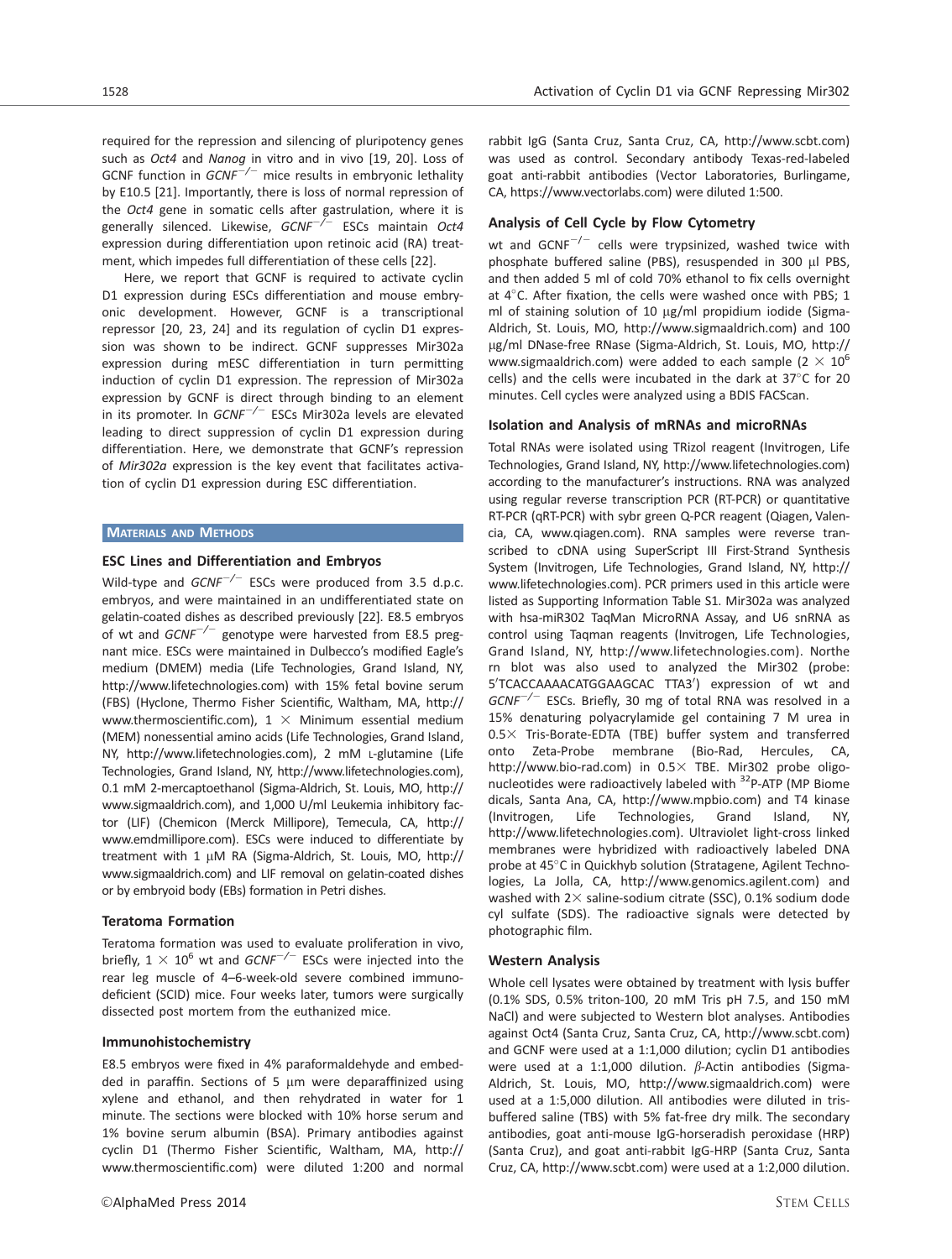HRP activity was detected using chemiluminescence with Pierce ECL Western Blotting Substrate kit (Thermo Fisher Scientific, Waltham, MA, http://www.thermoscientific.com). The emitted light was detected by photographic film.

## Chromatin Immunoprecipitation Analysis

Sonicated DNA samples of undifferentiated and differentiated ESCs at different time points were used for chromatin immunoprecipitation (ChIP) assays as described previously [25]. The antibodies that were used for the ChIP assays were against GCNF. qRT-PCR was carried out using SYBR Green FastMix (Qiagen, Valencia, CA, www.qiagen.com) with an ABI 7900HT real-time PCR machine. The following primer sets spanning the Mir302a promoter were used: Mir302a forward: 5'CTGGCTGTCCTG GAACTCACT3', reverse: 5'TCATGCCTTTGATCCCAGCACT3'.

### Electrophoretic Mobility Shift Assays

Nuclear extracts were extracted with binding buffer (25 mM HEPES, pH 7.9, 150 mM KCl, 0.4 mM EDTA, 2 mM dithiothreitol, 20% glycerol, 1 mM phenylmethylsulfonyl fluoride, and 1\_x protease inhibitor cocktail [Roche, Indianapolis, IN, www.rocheusa.com]). Nuclear extracts were prepared from undifferentiated and differentiated wt and  $GCNF^{-/-}$  ESCs at different time points of RA treatment, 1, 2, 3, 4, 5, and 6 days. Oligonucleotides that contained complementary sequences (Forward: 5'GTAGACCAGGCTGGCCTTGAAC TCAGAAAT3'; Reverse: 5'CGGATTTCTGAGTTCAAGGCCAGCCTGG T3') to the Mir302a putative GCNF binding site were labeled with P[32] isotope and were mixed with nuclear extracts before samples were loaded. GCNF antibodies were added to nuclear extracts in supershift experiments. Electrophoretic mobility shift assays (EMSAs) were performed as described by Garner and Revzin [26].

#### Luciferase Reporter Assays

pMIR-report luciferase plasmid (Ambion, Life Technologies, Grand Island, NY, http://www.lifetechnologies.com) was used to analyze the effect of Mir302a on inhibiting cyclin D1 by binding the 3'UTR. The synthesized 3'UTR oligonucleotides of cyclin D1 with Mir302 binding site were cloned into the multiple cloning site of pMIR-reporter luciferase plasmid using Sca1 and Hind III enzymes. The synthesized 3'UTR oligonucleotides of cyclin D1 with mutant Mir302 binding site were also cloned as a control (Fig. 5A, Supporting Information Fig. S3). pGL3 plasmid was used to analyze the effect of GCNF on inhibiting Mir302a by binding the DR0 within Mir302a promoter. The DNA sequences of Mir302a promoter were amplified using PCR using ESC DNA. The primer sets were listed below:

```
Forward1: 5'TCGGTACCAAAGAATAAAGCCTTA3';
```

```
Forward2: 5' TCGGTACCTCTGGAAGAGCAGTCA3';
```
Reverse: 5'CCCTCGAGTCCTGTTCTGTCCTCG3'; Forward 1 primer was used to amplify the promoter with the GCNF binding DR0 site; forward 2 primer was used to amplify the promoter without the GCNF binding DR0 site. The amplified promoter amplicon was cloned into the pGL3 plasmid using Kpn1 and Xho1 enzyme sites. The empty plasmid was used as a control. Transfected cells were lysed in 500  $\mu$ l of passive lysis buffer (Promega, Madison, WI, http://www.promega.com) and assayed with a dual luciferase assay as directed by the manufacturers' instructions. The luciferase activities were expressed as relative luciferase/Renilla activities, normalized to those of control transfections in each case.

# Mir302 Inhibition

The miRNA 302 inhibitor (Dharmacon, Thermo Fisher Scientific, Waltham, MA, http://www.thermoscientific.com) and miRIDIAN microRNA Inhibitor Negative Control #1 (Mir302NC) (Dharmacon, Thermo Fisher Scientific, Waltham, MA, http:// www.thermoscientific.com) were transfected into 7.5  $\times$  10<sup>5</sup>  $GCNF^{-/-}$  ESCs in each well of six-well plates, respectively, using Lipofectamine 2000 (Invitrogen, Life Technologies, Grand Island, NY, http://www.lifetechnologies.com) reagent according to the manufacturer's instructions. After transfection, the cells were treated with RA to induce ESC differentiation. Three days later, the protein samples were collected for Western blot analysis.

## Plasmid Construction and Transfection

A full-length mouse GCNF complementary DNA (cDNA) was obtained from reverse transcribed PCR products generated from ESC mRNA. The resulting cDNA was cloned into the Gateway/Topo TA vector (Invitrogen, Life Technologies, Grand Island, NY, http://www.lifetechnologies.com), and was then recombined into the destination retroviral plasmid with the mscv promoter by Gateway LR Clonase (Invitrogen, Life Technologies, Grand Island, NY, http://www.lifetechnologies.com). For packaging the virus,  $1.5 \times 10^6$  BOSC 23 (BOSC, derived from the Ad5-transformed human embryonic kidney 293 cell line) cells were plated in six-well of plates (10% FBS DMEM), and were cultured overnight. Mscv-GCNF, mscv-green fluorescent protein (GFP) with packaging plasmid pDuo were introduced into each 6 cm plate with BOSC cells [27], respectively, using Fugene 6 transfection reagent (Roche, Indianapolis, IN, www.rocheusa.com) according to the manufacturers' recommendations. After 24 hours of transduction, virus-containing supernatants derived from these BOSC cell cultures were filtered through a 0.45 mm cellulose acetate filter and supplemented with 4 mg/ml polybrene. Target cells  $(3 \times 10^5)$  were seeded into 24-well plates that were incubated with 2.5 ml of the virus/polybrene-containing supernatants overnight and infected twice. After 24 hours of infection, the media were replaced with 2.5 ml fresh ESC medium. The transfected cells were selected for 2 weeks with 1 µg/ml of puromycin after 3 days of transfection. The selected cells were used for the described analysis.

# Statistics Analysis

All experiments were replicated three times. All data were presented as mean  $\pm$  SD. Student's t test was performed to determine the differences among grouped data. \* indicates statistically significance with  $p < .05$ .

### **RESULTS**

# Loss of GCNF Alters Gene Expression and Proliferation in ESCs

GCNF is an indispensable evolutionarily conserved transcription factor in embryonic development [28]. Inactivation of the GCNF gene leads to changes in the morphological features of ESC colonies. The morphology of the GCNF knockout  $(GCNF^{-/-})$  ESC colonies compared to wild-type (wt) ESCs lacks multiple layers, typically characteristic of mouse ESC colonies, rather they form a single layer on gelatin-coated plates; appearing like human ESCs in nature (Fig. 1A). After the ESCs were induced to differentiate with RA, the  $GCNF^{-/-}$  ESCs still maintained an undifferentiated morphology: round and small, compact nucleus, with a high nucleus-to-cytoplasm volume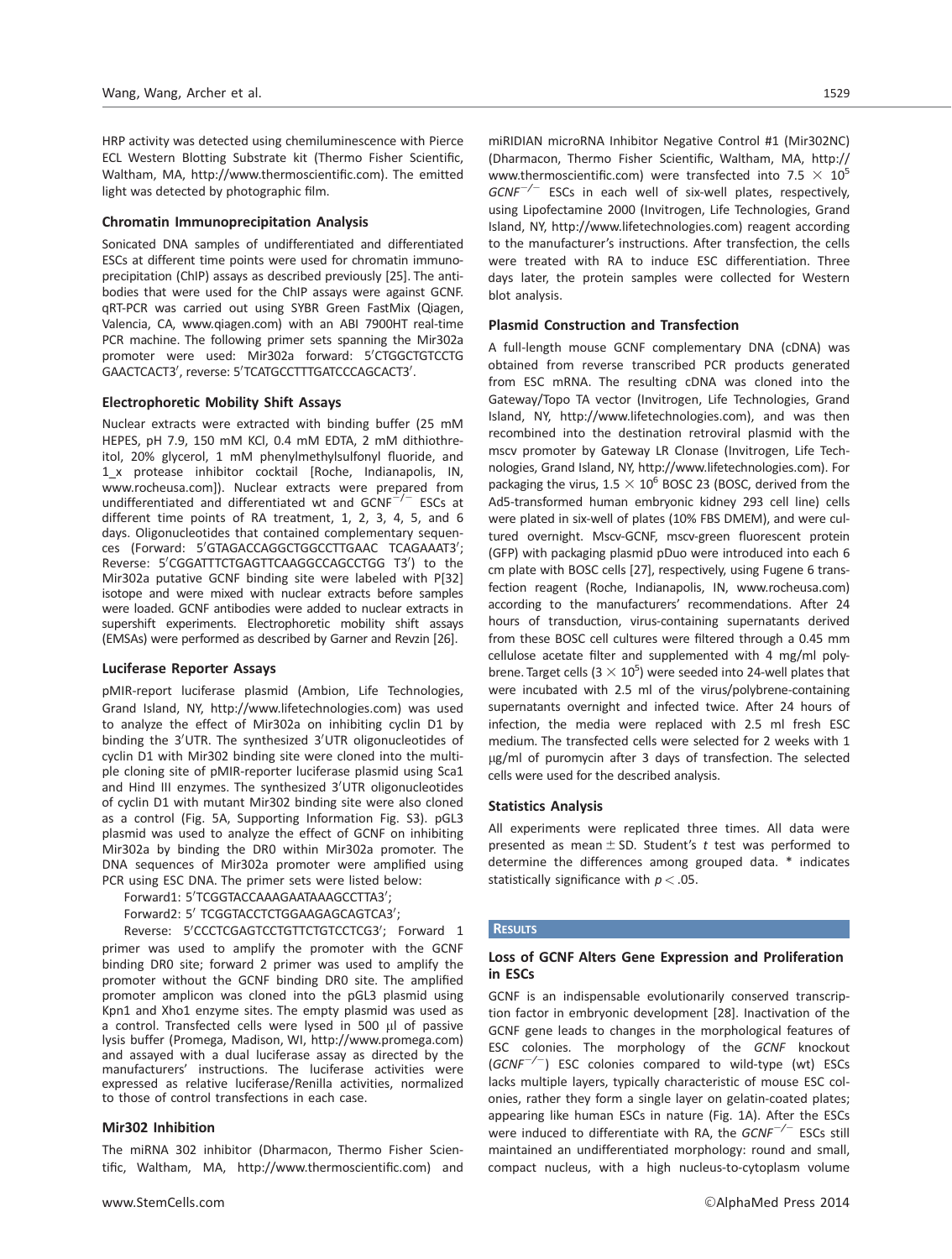

**Figure 1.** GCNF promotes cell proliferation and loss of GCNF expression alters embryonic stem cell (ESC) colony morphology. (A): Wt and GCNF<sup>-/-</sup> ESCs were plated on gelatin-coated dishes, the undifferentiated ESCs were ESCs were plated on gelatin-coated dishes, the undifferentiated ESCs were cultured in ESC media in order to maintain the undifferentiated state; the differentiated ESCs were induced by RA and LIF removal. The morphology of wt and GCNF<sup>-/-</sup> ESCs was observed under microscopy in undifferentiated (d0) state and RA induced differentiated state at d3 and d6. Scale bar = 20  $\mu$ m. (B): Cells were plated on gelatin-coated plates and were counted daily for 5 days. Undifferentiated cells (d0) were cultured in ESC media and dif-<br>ferentiated cells were cultured in the media without LIF and with RA. **(C):** 1 × 10<sup>6</sup> bined immuno-deficient mice with cells at different differentiation time points: d0, d3, and d6, and teratoma were harvested at 28 days<br>after injection. (D): RT-PCR results of Oct4 expression in the wt and *GCNF<sup>-/-</sup>* ESC Undifferentiated wt and GCNF<sup>-/-</sup> ESC RNAs were cultured on gelatin-coated dishes in ESC media; differentiated ESCs were cultured on Petri dishes in differentiated ESC media and then the cells were aggregated into embryoid bodies (EBs). RNA samples were isolated from undifferentiated cells (d0) and differentiated cells at d3, d6, d9, and d12 of EB formation, respectively. Afp expression was assayed by Q-RT-PCR. (F): Brachyury expression was analyzed by Q-RT-PCR. (G): Sox1 was tested by Q-RT-PCR. Abbreviations: GCNF, germ cell nuclear factor; RA, retinoic acid.

ratio, even at day 6 of differentiation. In contrast, the morphology of RA-treated wt ESCs possesses characteristics of a differentiated cell, they are larger and irregular in shape and they have a lower nucleus-to-cytoplasm volume ratio (Fig. 1A).

 $GCNF^{-/-}$  ESCs also showed a faster proliferation rate than wt ESCs in both undifferentiated and differentiated states in

vitro (Fig. 1B). In vivo proliferation of both ESC types was also evaluated by injection of undifferentiated and differentiated (d3 and d6) wt or  $GCNF^{-/-}$  ESCs into the SCID mice, respectively. Four weeks later, the size of the teratomas from  $GCNF^{-/-}$  ESCs was found to be significantly larger than those derived from wt ESCs in all three corresponding samples (Fig. 1C). In general, teratoma formation in undifferentiated ESCs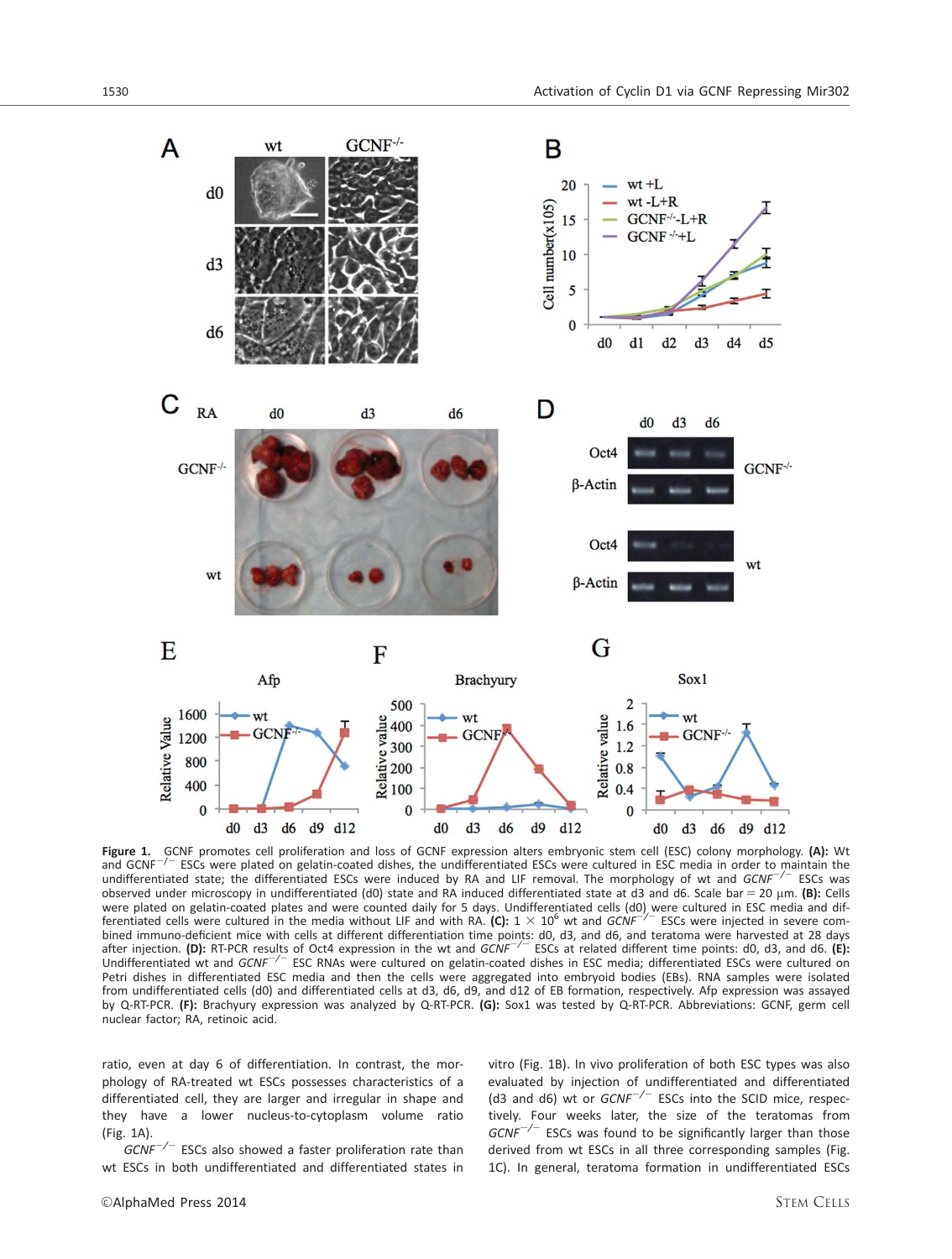

Figure 2. Loss of GCNF expression fails to activate cyclin D1 expression. (A): mRNA was isolated from wt embryonic stem cells (ESCs) and GCNF<sup>-/-</sup> ESCs in undifferentiated (d0) and differentiated states (d1.5, d3, and d6) induced with RA, and cyclin D1 expression was analyzed by Q-RT-PCR. Results were normalized to GAPDH expression. Error bars represent  $\pm$  SD. (B): Whole cell lysates were analyzed by Western blot using anti-GCNF, anti-Oct4, and anti-cyclin D1 antibodies. Anti- $\beta$ -actin was used as a loading control. (C): Whole cell lysates from embryoid body samples were analyzed by Western blot using anti-GCNF, anti-Oct4, and anti-cyclin D1 antibodies. Anti-ß-<br>actin was used as a loading control. (D): E8.5 embryos, wt and GCNF<sup>-/-</sup>, were stained wit ondary antibody. Dapi was used to counter stain cell nuclei; IgG staining was used as a negative control. Scale bar = 500 µm. (E): The cell cycle analysis of wt ESCs and GCNF<sup>-/-</sup> ESCs in undifferentiated and differentiated (at day 6) state by fluorescence-activated cell sorting. Abbreviations: GCNF, germ cell nuclear factor; RA, retinoic acid.

was the largest, and teratomas from day 6 differentiated ESCs were the smallest. The size of teratomas from  $GCNF^{-/-}$  ESCs was consistently larger relative to those derived from wt cells (Fig. 1C) correlating with the maintenance of Oct4 gene expression in differentiated GCNF $^{-/-}$  ESCs and the downregulation of Oct4 in wt ESCs (Fig. 1D). Maintenance of an undifferentiated morphology is most probably caused by the expression of relatively high levels of pluripotency genes in differentiated  $GCNF^{-/-}$ ESCs [23]. In addition, inactivation of GCNF did not affect the overall ability to form EBs (Supporting Information Fig. S1).

The expression pattern of lineage marker genes was altered between wt EBs and  $GCNF^{-/-}$  EBs. Alpha-fetoprotein (Afp), a marker of endoderm (Fig. 1E), increased from day 3 of differentiation during wt EB formation. However, delayed induction of (Afp) expression was observed during  $GCNF^{-/-}$ 

EB differentiation. Brachyury, a marker of mesoderm, was induced more quickly and earlier during  $GCNF^{-/-}$  EB differentiation than wt EB differentiation (Fig. 1F). Sox1, a marker of neurectoderm, decreased initially during wt EB differentiation, and then increased to a maximum at day 9. In contrast, Sox1 expression remained at low levels during  $GCNF^{-/-}$  EB differentiation (Fig. 1G). Thus, loss of GCNF has changed the typical characteristics of ESCs, including more rapid proliferation, which prompted us to analyze expression of cell cycle regulatory factors.

Failure to Activate Cyclin D1 Expression During  $GCNF^{-/-}$  ESC Differentiation and in  $GCNF^{-/-}$  Embryos Analyses have shown that cyclin D1 protein is expressed at

low levels in mouse blastocysts prior to gastrulation (E6.5) [2]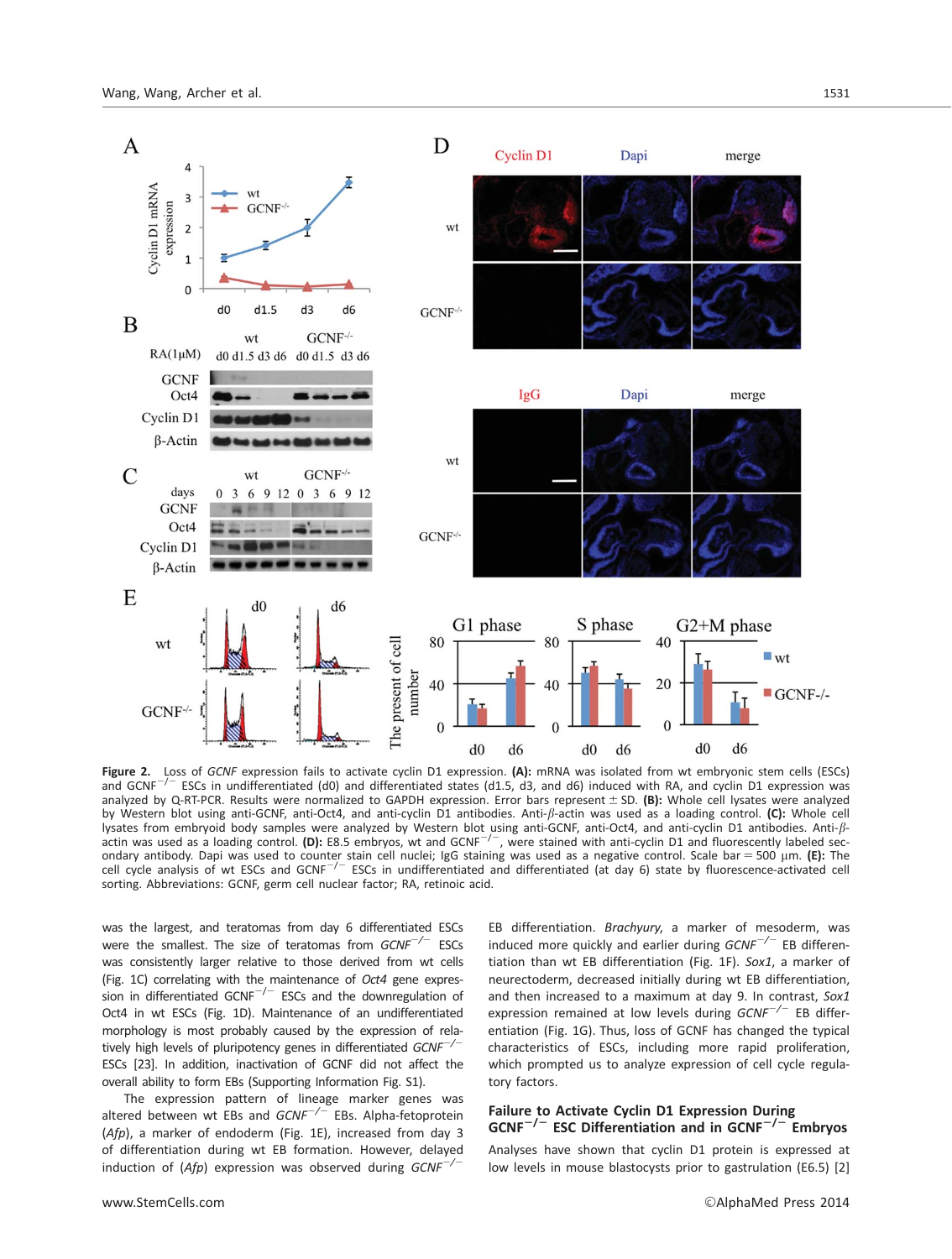

Figure 3. Mir302a expression in wt and  $GCNF^{-/-}$  embryonic stem cells (ESCs). (A): Mir302 expression was analyzed by Q-RT-<br>PCR in wt and GCNF<sup>-/-</sup> ESCs in the undifferentiated state (d0) and in a differentiated state (RA treatment for d1, d2, d3, d4, d5, and d6). U6 snRNA was used as a control. (B): Mir302 expression was analyzed by Northern blot in wt and  $GCNF^{-/-}$  ESCs in the undifferentiated state (d0) and in a differentiated state (RA treatment for d1, d2, d3, d4, d5, and d6). U6 snRNA was used as a loading control. Abbreviations: GCNF, germ cell nuclear factor; RA, retinoic acid.

and in undifferentiated mouse ESCs consistent with the absence of a G1/S check point [12]. The transition from cyclin D independence to cyclin D dependence is an intrinsic hallmark of pluripotent cell differentiation during early embryonic development [29]. To investigate GCNF's role in regulating cyclin D1 expression, we took advantage of a model ESC system that we derived from blastocyst outgrowths. Wt and  $GCNF^{-/-}$  ESCs were induced to differentiate with RA treatment after LIF removal. RNA and protein were isolated from undifferentiated ESCs (at day 0) (d0) and differentiated ESCs at day 1.5 (d1.5), d3, and d6. Quantitative real-time polymerase chain reaction (qRT-PCR) of cyclin D1 mRNA demonstrated that cyclin D1 was expressed at low levels in undifferentiated ESCs and quickly increased after differentiation in wt ESCs (Fig. 2A). Western blot of whole cell lysates using anti-GCNF, Oct4 and cyclin D1 antibody showed that Oct4 expression is maintained in  $GCNF^{-/-}$  ESCs during differentiation compared to the rapid decrease in wt ESCs during differentiation (Fig. 2B) [22]; cyclin D1 was expressed at low levels in undifferentiated ESCs and was quickly activated after RA induced differentiation in wt ESCs (Fig. 2B). In contrast, cyclin D1 expression decreased rather than increased at both the mRNA and protein levels after differentiation of  $GCNF^{-/-}$  ESCs. Although cyclin D1 was expressed in undifferentiated  $GCNF^{-/-}$  ESCs, cyclin D1 mRNA and protein levels are lower than that of wt ESCs and were not induced upon ESC differentiation with RA treatment (Fig. 2A, 2B).

To further investigate the dynamic change of cyclin D1 expression during ESC differentiation, we induced  $GCNF^{-/-}$ ESCs to differentiate by EB formation without RA treatment. Western blot of whole cell lysates demonstrated that Oct4



Figure 4. GCNF directly inhibits Mir302 expression by binding to a DR0 element in the promoter of Mir302. (A): Electrophoretic mobility shift assay analysis of GCNF binding to the DR0 within the Mir302 promoter. An oligonucleotide probe containing the DR0 element was labeled and used to detect GCNF DNA binding in vitro. Anti-GCNF antibodies were used to detect if the retarded GCNF protein. (B): Chromatin immunoprecipitation analysis of GCNF binding to the DR0 within the Mir302 promoter was used to assess binding in vivo  $(*, p < .05)$ . (C): Luciferase reporter assays were used to analyze the GCNF-dependent inhibition of Mir302 transcription (\*,  $p < .05$ ). Abbreviations: GCNF, germ cell nuclear factor; RA, retinoic acid.

expression is maintained during  $GCNF^{-/-}$  EB formation. Surprisingly, GCNF was still transiently induced in wt ESCs during EB formation, similar to RA induced differentiation (Fig. 2C); cyclin D1 was not activated till day 12 of differentiation in  $GCNF^{-/-}$  EBs, while cyclin D1 expression was activated in wt differentiated EBs (Fig. 2C). These results suggested that GCNF plays a crucial role in regulating the induction of cyclin D1 expression during ESC differentiation.

To determine whether these in vitro results in ESCs were corroborated in vivo, we analyzed cyclin D1 expression in wt and  $GCNF^{-/-}$  embryos. Cyclin D1 expression was analyzed during mouse embryonic development at embryonic day 8.5 (E8.5) using immunofluorescence staining; rabbit anti-mouse cyclin D1 antibody was used in experiment and normal rabbit IgG was used as negative control. Similar results were observed in vivo during mouse embryonic development as during ESC differentiation. Cyclin D1 protein was detected in most tissues of wt mouse E8.5 embryos, with high levels detected in the neural epithelium, which is highly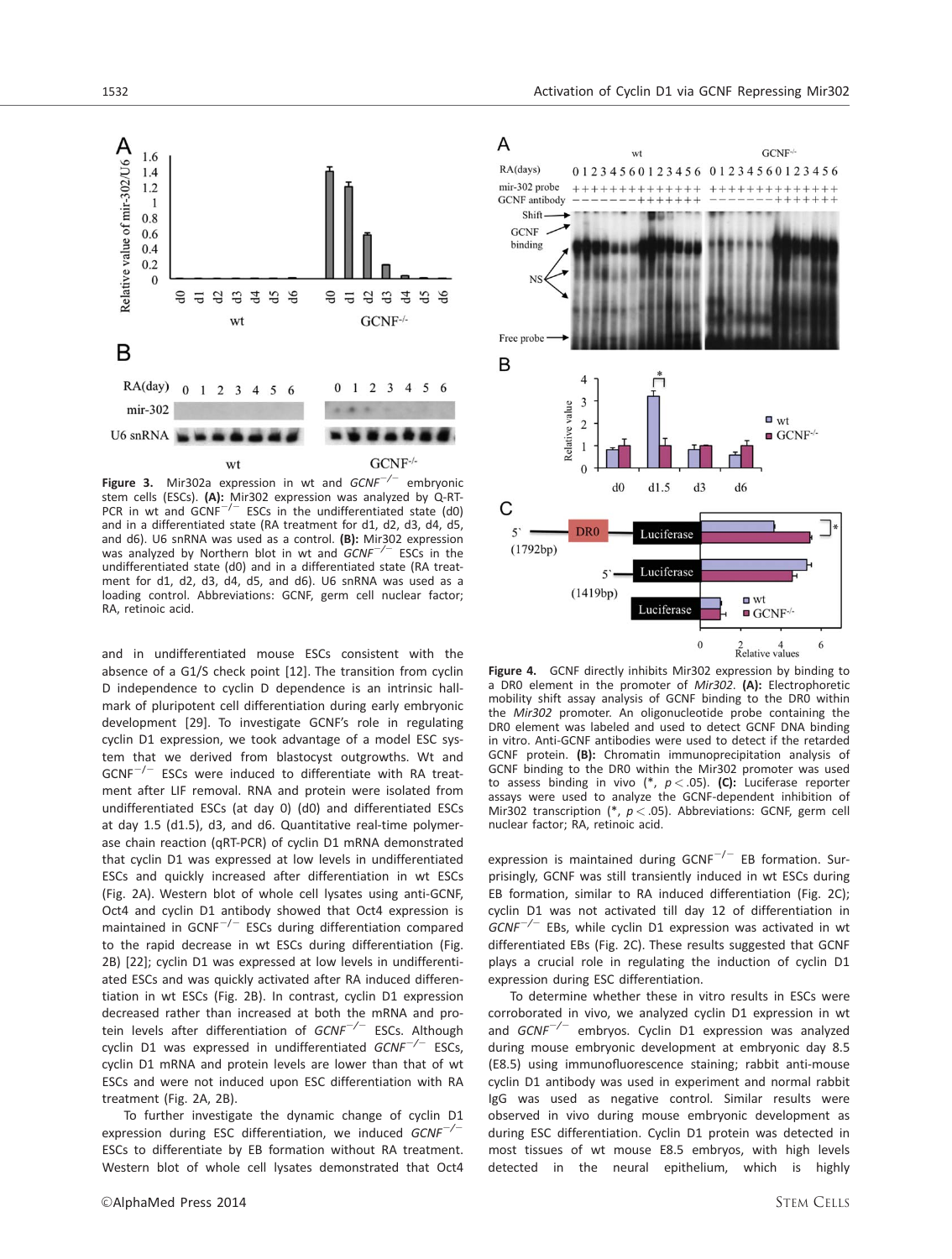

Figure 5. Inhibition of Mir302a expression rescued cyclin D1 expression during  $GCNF^{-/-}$  embryonic stem cell (ESC) differentiation. (A): Luciferase reporter plasmids were constructed with pMiR-reporter vector into which the cyclin D1 3'UTR was inserted, containing the Mir302 binding site or a mutant cyclin D1 3'UTR as a control. (B): Relative luciferase activities were analyzed in P19 cells after a Mir302 mimic was cotransfected with the normal and mutant cyclin D1 3'UTR reporters (\*,  $p < .05$ ). (C): Relative luciferase activities were analyzed in 293 cells after a Mir302 mimic was cotransfected with the normal and mutant cyclin D1 3'UTR reporters (\*, p< 05). **(D):**<br>Mir302 inhibitor (mir302i) and a mir302 negative control (mir302 NC) were transfected into differentiate with retinoic acid for 3 days. Western blot of cyclin D1 expression was performed with whole cell isolates.

proliferative. In contrast, no cyclin D1 protein expression was detected in E8.5  $GCNF^{-/-}$  embryos (Fig. 2D). The loss of cyclin D1 expression likely contributes to the phenotype in the  $GCNF^{-/-}$  embryo, which is lethal before E10.5 and displays an open neural tube and posterior truncation [21].

Proliferation is controlled by the cell cycle, thus we investigated the effect of GCNF on cell cycle regulation. Using fluorescence-activated cell sorting analysis to evaluate the cell cycle profiles of propidium iodide stained cells, we were able to determine differences between wt and  $GCNF^{-/-}$  ESCs (Fig. 2E). The cell number of G1 phase of undifferentiated  $GCNF^{-/-}$  cells was lower than wt undifferentiated ESC and increased during cell differentiation, more than observed in wt ESCs at day 6 (Fig. 2E). In contrast, the number of S phase  $GCNF^{-/-}$  ESCs was higher than WT ESCs in undifferentiated state, and then decreased to a lower level than that of WT ESCs after differentiation at day 6 (Fig. 2E).  $G2+M$  phase cells decreased both in wt and in  $GCNF^{-/-}$  ESCs (Fig. 2E). These results indicate that GCNF regulates the cell cycle during ESC differentiation.

# Mir302a Expression Dramatically Increased in  $GCNF^{-/-}$  ESCs

This is the first demonstration that GCNF plays a key role in regulating the expression of cyclin D1 during early embryonic

development, which contrasts with its demonstrated role as a transcriptional repressor during ESC differentiation [19, 20]. DR0 elements to which GCNF binds were not found in the cyclin D1 promoter, this in conjunction with the fact that no transcriptional activation function has been demonstrated for GCNF led us to investigate indirect mechanisms that would bridge its transcriptional repressor function and gene activation, such as miRNA regulation. Recent studies have shown that introducing exogenous pre-Mir302a into HeLa cells inhibits cyclin D1 expression; Mir302a is also expressed at low levels in E3.5 wt embryos [3]. Previous array analysis of microRNAs expression during ESC differentiation demonstrated that Mir302 was highly upregulated in  $GCNF^{-/-}$  ESCs relative to wt ESCs [30]. To validate if Mir302a was highly expressed in  $GCNF^{-/-}$  ESCs, qRT-PCR was used to detect Mir302a expression in wt and  $GCNF^{-/-}$  ESCs. High level expression of Mir302a was found in undifferentiated and early differentiating  $GCNF^{-/-}$  ESCs (Fig. 3A) compared to the low levels of Mir302a in both undifferentiated and early differentiating wt ESCs (Fig. 3A). We used Northern blot to further confirm the differential Mir302a expression pattern. The results showed that Mir302a was expressed at high levels in undifferentiated and early differentiating  $GCNF^{-/-}$  ESCs; no Mir302 was detected in wt ESCs (Fig. 3B). Mir302a expression at low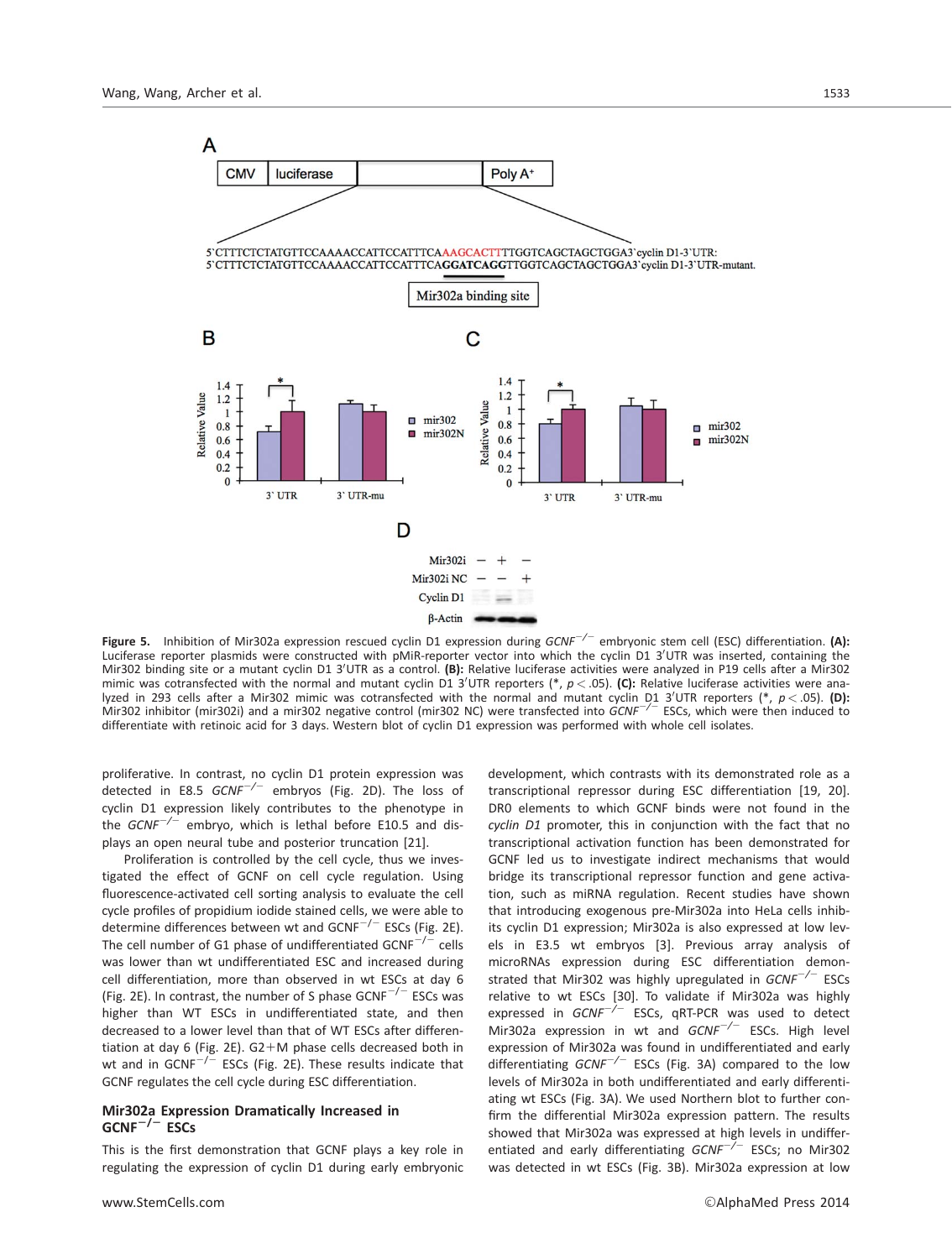

Figure 6. Over-expression of GCNF rescues activation of cyclin D1 expression by repression of Mir302 expression. (A): GCNF expressing<br>retroviruses and GFP control retroviruses were transfected in to *GCNF<sup>-/-</sup>* embryonic s were analyzed by Western blot in wt ESCs, GCNF<sup>-/-</sup> ESCs, GFP expressing GCNF<sup>-/-</sup> ESCs (tGFP), and GCNF transfected GCNF<sup>-/-</sup> ESCs (tGCNF) during differentiation. Anti-ß-actin was used as a loading control. **(B):** The relative mRNA levels of Oct4 to GAPDH were ana-<br>lyzed by qRT-PCR in wt ESCs, *GCNF<sup>-/–</sup>* ESCs, GCNF transfected *GCNF<sup>-/–</sup>* ESCs, and G (C): Mir302 expression was analyzed in wt ESCs,  $GCNF^{-7}$  ESCs, GCNF transfected  $GCNF^{-7}$  ESCs, and GFP transfected  $GCNF^{-7}$  ESCs by qRT-PCR during differentiation. (D): Cyclin D1 protein levels were analyzed by Western blot in wt ESCs,  $GCNF^{-/-}$  ESCs, GCNF transfected *GCNF<sup>-/-</sup>* ESCs, and GFP transfected *GCNF<sup>-/-</sup>* ESCs at d0 (undifferentiated) and at d6 (differentiated). (E): Cyclin D1 mRNA levels were analyzed by qRT-PCR in wt ESCs, GCNF<sup>-/-</sup> ESCs, GCNF transfected GCNF<sup>-/-</sup> ESCs, and GFP transfected GCNF<sup>-/-</sup> ESCs at d0, d1.3, d3, and at d6. (F): Morphology of GCNF rescued ESCs (GCNF transfected  $GCNF^{-/-}$  ESCs) was compared with wt and vector control ESCs (GFP transfected *GCNF<sup>-/-</sup>* ESCs) in undifferentiated (d0) and differentiated (d3 treated with RA) states. Scale bar = 50 µm. Abbreviations: GCNF, germ cell nuclear factor; GFP, green fluorescent protein; RA, retinoic acid.

levels in wt ESCs was consistent with its low expression in E3.5 wt embryos [3].

# GCNF Directly Inhibited Mir302 by Binding to the Promoter of Mir302

To determine whether the Mir302a gene is a direct target gene of GCNF in mouse ESCs, we searched for putative DR0 (AGGTCAAGGTCA: consensus) sites within the Mir302a promoter region. We found a predicted DR0 sequence of TGGCCTTGAACT (AGTTCAAGGCCA: lower strand) located 1,776 bp upstream of the Mir302a transcriptional start site (Supporting Information Fig. S2). To validate this prediction, we used both EMSAs and ChIP assays to detect whether GCNF binds to this DR0 site. EMSA results show that GCNF directly binds to the DR0 element in the Mir302a promoter (Fig. 4A). GCNF binding to the DR0 is undetectable in undifferentiated (day 0) ESCs, where GCNF is not expressed. The strongest GCNF binding appears at day 1.5 then decreases as differentiation proceeds (Fig. 4A). As expected, no binding was detected in either undifferentiated or differentiated  $GCNF^{-/-}$ ESCs (Fig. 4A). The migration of the binding complex could be retarded when the anti-GCNF antibody was added to the wt ESC nuclear extracts and no shifted bands were observed with the  $GCNF^{-/-}$  ESC extracts. This DNA binding pattern is coincident with the GCNF expression pattern. In addition, GCNF ChIP analysis using amplicon primers that spanned DR0 element in the endogenous Mir302a promoter showed similar results to the EMSA analysis (Fig. 4B). The results demonstrated that Mir302a was a GCNF target gene in vivo during ESC differentiation.

To resolve whether GCNF regulates Mir302a expression, we constructed luciferase reporter plasmids driven by the Mir302a promoter with or without the DR0 response element. The plasmids were transfected into wt and  $GCNF^{-/-}$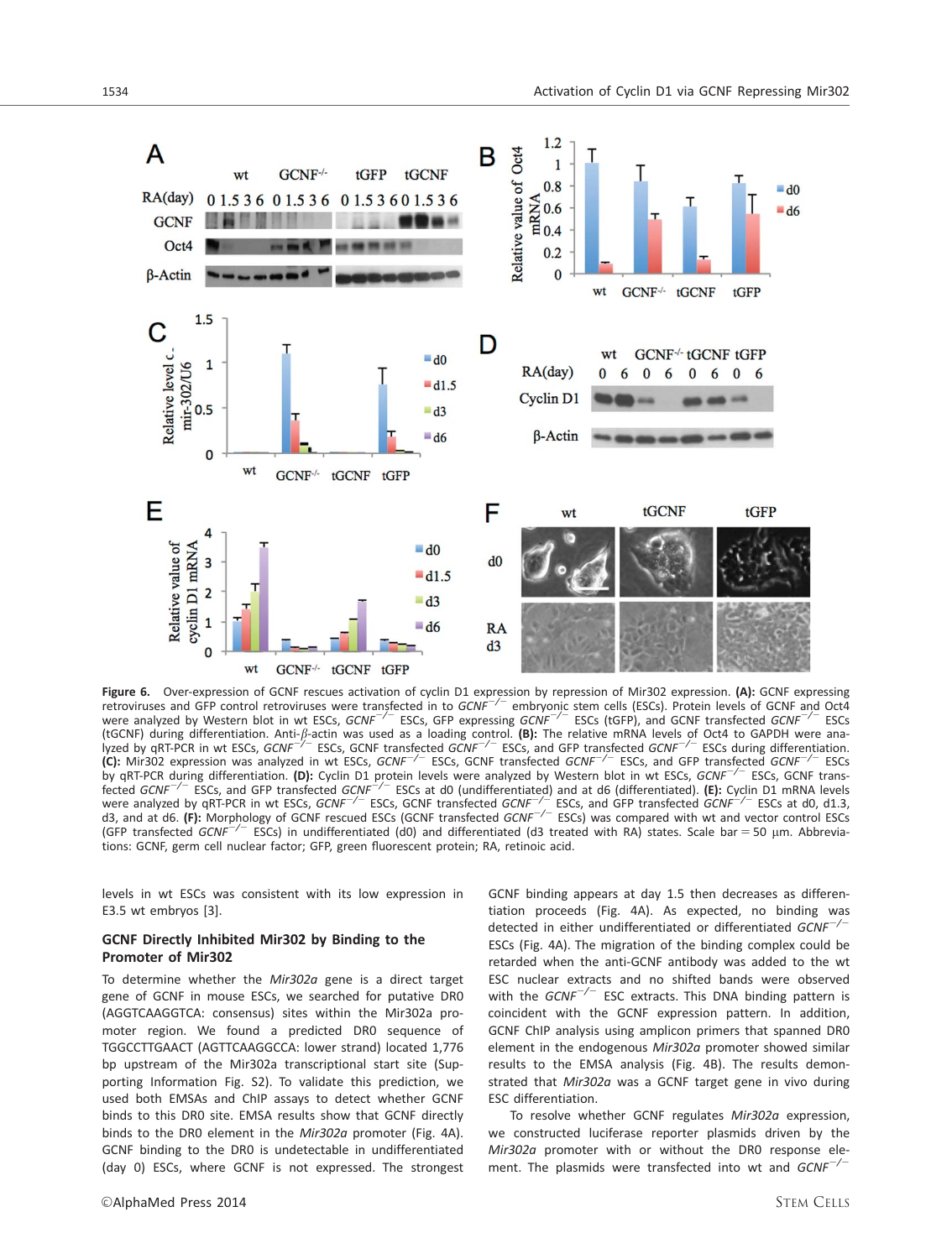ESCs, and cells were induced to differentiate with RA for 1.5 days. Luciferase activity was lower in wt ESCs transfected with the reporter housing the DR0 response element than luciferase activity in  $GCNF^{-/-}$  ESCs (Fig. 4C). This effect is lost when a shorter promoter reporter plasmid lacking the DR0 response element was transfected into the two cell types. These results demonstrate that endogenous GCNF can directly inhibit Mir302a gene expression through the identified DR0 response element.

## Inhibition of Mir302a Rescued Cyclin D1 Expression During  $GCNF^{-/-}$  ESC Differentiation

Based on the this evidence, we hypothesized that in  $GCNF^{-/-}$ ESCs loss of GCNF-dependent repression of the Mir302a gene expression leads to high levels of Mir302a, which in turn can inhibit cyclin D1 expression at a critical time point during early differentiation when cyclin D1 should be expressed to initiate a somatic cell cycle with a G1/S check point. To test this, we constructed two cyclin D1 3'UTR luciferase reporter plasmids. One containing the predicted endogenous cyclin D1 3'UTR Mir302a binding site and the second, serving as a negative control, contains the Mir302a binding site with mutations predicted to destroy Mir302a binding (Fig. 5A, Supporting Information Fig. S3). Mir302a and its negative control oligonucleotides as well as cyclin D1 3'UTR and its mutant luciferase reporter plasmids were cotransfected into P19 and 293 cells, respectively. Decreased luciferase activity was detected with the cotransfection of Mir302a and cyclin D1 3'UTR reporter compared to the activity with cotransfection of Mir302a negative control oligonucleotides and cyclin D1 3'UTR reporter  $(p < .05)$ . Cotransfection of Mir302a and the mutant cyclin D1 3'UTR reporter plasmid did not display a significant decrease in luciferase activity compared to the Mir302a negative control ( $p > .05$ ) in P19 cells or in 293 cells (Fig. 5B, 5C). These results suggest that Mir302a can regulate cyclin D1 expression by a posttranscriptional regulatory mechanism.

The above evidence implies that Mir302a can inhibit cyclin D1 expression, but we do not know if Mir302a can block the activation of cyclin D1 expression during ESC differentiation. To test this, we transfected Mir302a inhibitor oligonucleotides and negative control (NC) oligonucleotides into  $GCNF^{-/-}$  ESCs daily for 3 days while treating cells with RA to induce differentiation. Western blot results showed that cyclin D1 expression was reactivated in  $GCNF^{-/-}$  ESCs after the transfection of the Mir302a inhibitor (mir302i) and no cyclin D1 expression was detected in cells transfected with negative control (Mir302-NC) or mock transfection controls after 3 days of RAinduced differentiation (Fig. 5D). The data established that the high levels of Mir302a caused the loss of expression of cyclin D1 in  $GCNF^{-/-}$  ESCs.

# Reintroduction of GCNF into GCNF $^{-/-}$  ESCs Rescues Mir302a Repression and Cyclin D1 Activation

Based on the GCNF-dependent inhibition of Mir302a expression and the failure to activate cyclin D1 expression during  $GCNF^{-/-}$  ESC differentiation, we tested whether reintroduction of recombinant GCNF into  $GCNF^{-/-}$  ESCs could inhibit Mir302a over-expression and restore the activation of cyclin D1 expression. A GCNF expression (tGCNF) plasmid and a control GFP expression (tGFP) plasmid were constructed (Support-



Figure 7. Molecular model of indirect activation of cyclin D1 by GCNF via Mir302a. (A): In wt ESCs, GCNF is expressed and Mir302a expression is inhibited, which derepresses the cyclin D1 expression. (B): In  $GCNF^{-/-}$  ESCs, GCNF is not expressed and Mir302a expression was derepressed, which in turn represses cyclin D1 expression. Abbreviations: ESC, embryonic stem cell; GCNF, germ cell nuclear factor.

ing Information Fig. S4A, S4B) and transfected into  $GCNF^{-/-}$ ESCs that express a truncated but nonfunctional GCNF lacking the DNA-binding domain. After puromycin selection, GCNF protein was detectable by Western blot in undifferentiated and differentiated FlagGCNF transfected  $GCNF^{-/-}$  ESCs (Fig. 6A). In addition, the repression of Oct4 was rescued after differentiation of  $GCNF^{-/-}$  ESCs, similar to Oct4 repression in wt ESCs at both the protein and RNA levels (Fig. 6A, 6B) because GCNF is a known repressor of Oct4 [23, 31].

The repressor of cyclin D1, Mir302a, was completely repressed in both undifferentiated and differentiated  $GCNF^{-/-}$  ESCs and was not repressed in GFP control cells (Fig. 6C). As expected, cyclin D1 expression was restored during differentiation by GCNF overexpression in  $GCNF^{-/-}$  ESCs. In contrast, no cyclin D1 expression was detected in the GFP control cells (Fig. 6D, 6E). The rescued expression levels of cyclin D1 during differentiation were lower than that observed in wt ESCs during differentiation. These data showed that GCNF could rescue the activation of cyclin D1 expression in  $GCNF^{-/-}$  ESCs.

The morphology of the FlagGCNF expressing  $GCNF^{-/-}$ ESCs was similar to that of differentiated wt ESCs after 3 days of differentiation, compared to the undifferentiated cell morphology in control cells (Fig. 6F). This is a demonstration of a gain-of-function experiment that demonstrates that GCNF is a repressor of Oct4 and a facilitator of ESC differentiation.

## **DISCUSSION**

The mechanisms responsible for regulation of cyclin D1 expression during early ESC differentiation are understood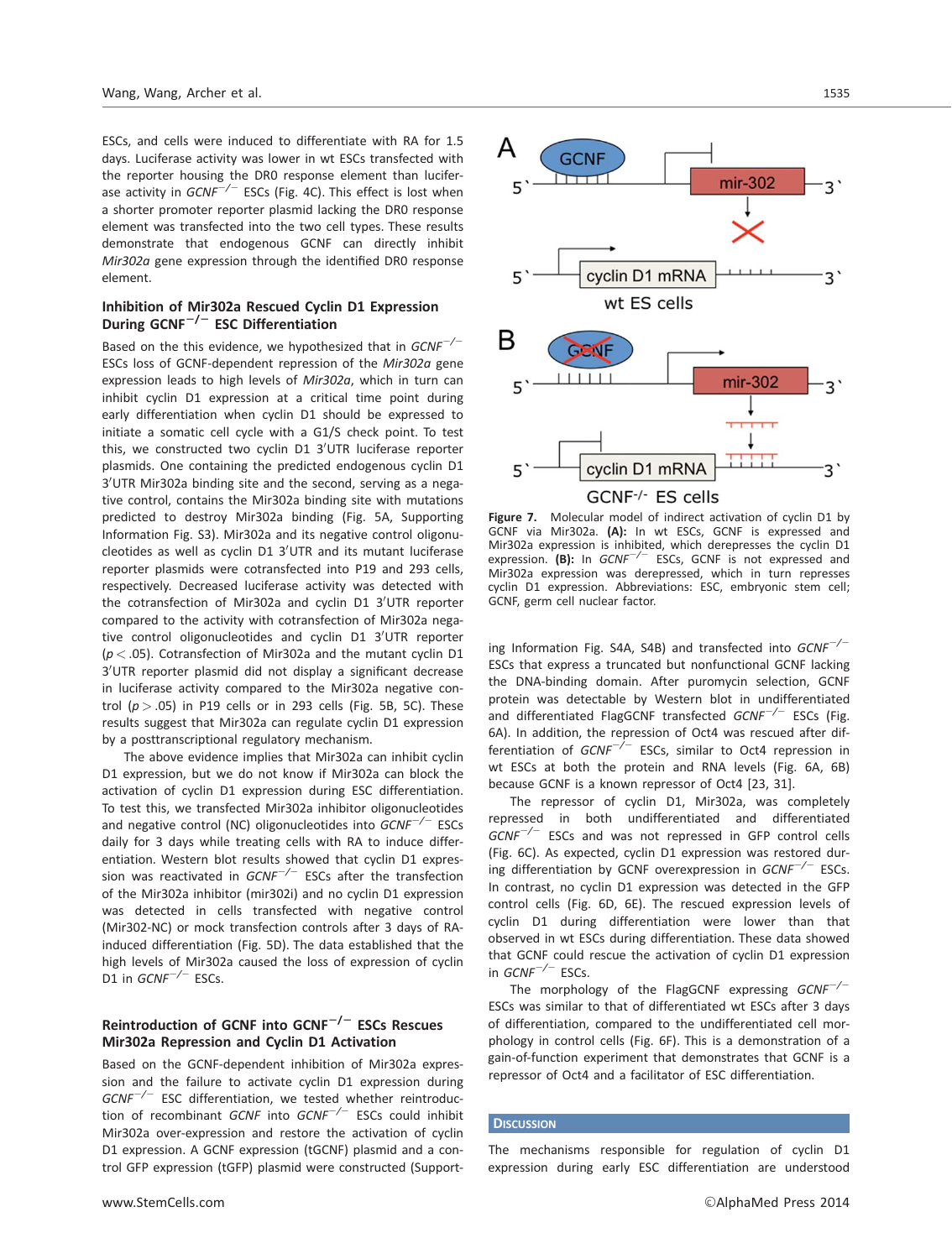in part. The results reported here demonstrate that GCNF is a key factor regulating the activation of cyclin D1 during pluripotent stem cell differentiation. We observed that GCNF inhibited Mir302a expression, which in turn is a repressor of cyclin D1 expression through binding to its 3'UTR. GCNF-dependent repression of mir302, during ESC differentiation facilitates activation of the cyclin D1 expression (Fig. 7A). The absence of GCNF leads to a defective expression of cyclin D1 due to derepression of Mir302a (Fig. 7B).

In hESCs, mir-302 expression is dependent on Oct4 expression. Undifferentiated hESCs express mir302 at higher levels than differentiated hESCs [3]; in mouse embryos, although Oct4 was expressed at higher levels at E3.5 than embryos at E7.5, the expression of mir-302 at E3.5 was lower than embryos at E7.5 [3]. There are possibly different regulatory mechanisms between human and mouse that control mir302 expression. There are no publications describing whether GCNF plays the same role in hESCs in regulation of cyclin D1 via direct repression of miR-302.

Loss of GCNF expression influences both ESC differentiation and cell cycle. Expression of the endoderm marker AFP was retarded in GCNF KO ESCs. The mesoderm marker Brachyury was expressed at extremely high levels, this observation needs to be further investigated since it was recently shown that Oct4 plays a role in mesoderm differentiation [32]. In undifferentiated ESCs, inactivation of GCNF increased the number of cells in S phase, which is probably responsible for the faster proliferation. Thus, the higher proliferation of differentiated GCNF<sup> $-/-$ </sup> ESCs was probably related to the continued expression of pluripotent genes, such as Oct4, and so forth.

Cyclin D1 plays an important role in the gene regulatory processes during embryonic development [33–35]. Cyclin D1 function cannot be genetically rescued by cyclin D2 [36] and embryogenesis proceeds normally in cyclin D2 and cyclin D3 deficient mice, revealing a unique requirement for cyclin D1 in vivo within selected tissues. Cyclin D1 has also been shown to interact with tissue-specific transcription factor thyroid hormone receptor beta, androgen receptor, and estrogen receptor alpha [33, 37-39]. Re-expression of GCNF in  $GCNF^{-/2}$ ESCs not only restored the repression of Mir302a but also restored the activation of cyclin D1 expression. Importantly, D

type cyclins are indispensable for the progression of adult mammalian proliferating cells through the G1 phase of the cell cycle with each cell type displaying a specific type of Dcyclin expression and dependency [40].

These findings are in line with a recent report describing the capacity of Mir302a to bind the cyclin D1 3'UTR, contributing to its repression of cyclin D1 expression [3]. Loss of GCNF function results in derepression of Mir302a in  $GCNF^{-/-}$ ESCs leading high levels compared to that in wt ESCs. Interestingly, Mir302a was found to be a direct target gene of GCNF that inhibits Mir302a expression by binding to a DR0 response element located in its promoter [19, 24, 41].

## **CONCLUSION**

Activation of cyclin D1 expression proceeds in a narrow window during ESC differentiation. GCNF inhibits Mir302a expression, leading to the activation of cyclin D1 in wt ESCs. Mir302a expression is activated in  $GCNF^{-/-}$  ESCs, which inhibits cyclin D1 via Mir302a binding to the cyclin D1 mRNA 3'UTR. These findings unveil a mechanistic connection between GCNF and cyclin D1, and thereby contribute to our understanding of the molecular basis of the cyclin D1 activation during early embryonic development and the ESC differentiation.

#### **ACKNOWLEDGMENT**

This work was supported by a Grant NIH P01 GM081627 to A.J.C.

#### **AUTHOR CONTRIBUTIONS**

H.W.: conception and design, collection and/or assembly of data, data analysis and interpretation, and manuscript writing; X.W.: collection and/or assembly of data and data analysis and interpretation; T.A.: collection and/or assembly of data; T.Z.: data analysis and interpretation; A.J.C.: conception and design, data analysis and interpretation, manuscript writing, financial support, and final approval of manuscript.

# DISCLOSURE OF POTENTIAL CONFLICTS OF INTEREST

The authors indicate no potential conflicts of interest.

#### **REFERENCES**

1 Gladden AB, Diehl JA. The cyclin d1 dependent kinase associates with the prereplication complex and modulates RB/ MCM7 binding. J Biol Chem 2003;278:9754– 9760.

2 Wianny F, Real FX, Mummery CL, et al. G1-phase regulators, cyclin d1, cyclin D2, and cyclin D3: Up-regulation at gastrulation and dynamic expression during neurulation. Dev Dyn 1998;212:49–62.

3 Card DA, Hebbar PB, Li L, et al. Oct4/ Sox2-regulated miR-302 targets cyclin d1 in human embryonic stem cells. Mol Cell Biol 2008;28:6426–6238.

4 Xia C, Bao Z, Tabassam F, et al. GCIP, a novel human grap2 and cyclin D interacting protein, regulates E2F-mediated transcriptional activity. J Biol Chem 2000;275:20942– 20948.

5 Siegert JL, Rushton JJ, Sellers WR, et al. Cyclin D1 suppresses retinoblastoma proteinmediated inhibition of TAFII250 kinase activity. Oncogene 2000;19:5703–5711.

6 Furuichi Y, Okumura K, Niwa S, et al. Regulation of CDK4 activity by a novel CDK4 binding protein, p34SEI-1. Genes Dev 1999; 13:3027–3033.

7 Matsuoka S, Yamaguchi M, Matsukage A. D-type cyclin-binding regions of proliferating cell nuclear antigen. J Biol Chem 1994; 269:11030–11036.

8 De Falco, Fedele V, De Luca L, et al. Evaluation of cyclin d1 expression and its subcellular distribution in mouse tissues. J Anat 2004;205:405–412.

9 Lange C, Huttner WB, Calegari F. Cdk4/ cyclind1 overexpression in neural stem cells shortens G1, delays neurogenesis, and promotes the generation and expansion of basal progenitors. Cell Stem Cell 2009;5:320–331.

10 Fantl, V, Stamp G, Andrews A, et al. Mice lacking cyclin d1 are small and show defects in eye and mammary gland development. Genes Dev 1995;9:2364–2372.

11 Sicinski P, Donaher JL, Parker SB, et al. Cyclin d1 provides a link between development and oncogenesis in the retina and breast. Cell 1995;82:621–630.

12 Aladjem M, Spike BT, Rodewald LW, et al. ES cells do not activate p53-dependent stress responses and undergo p53 independent apoptosis in response to DNA damage. Curr Biol 1998;8:145–155.